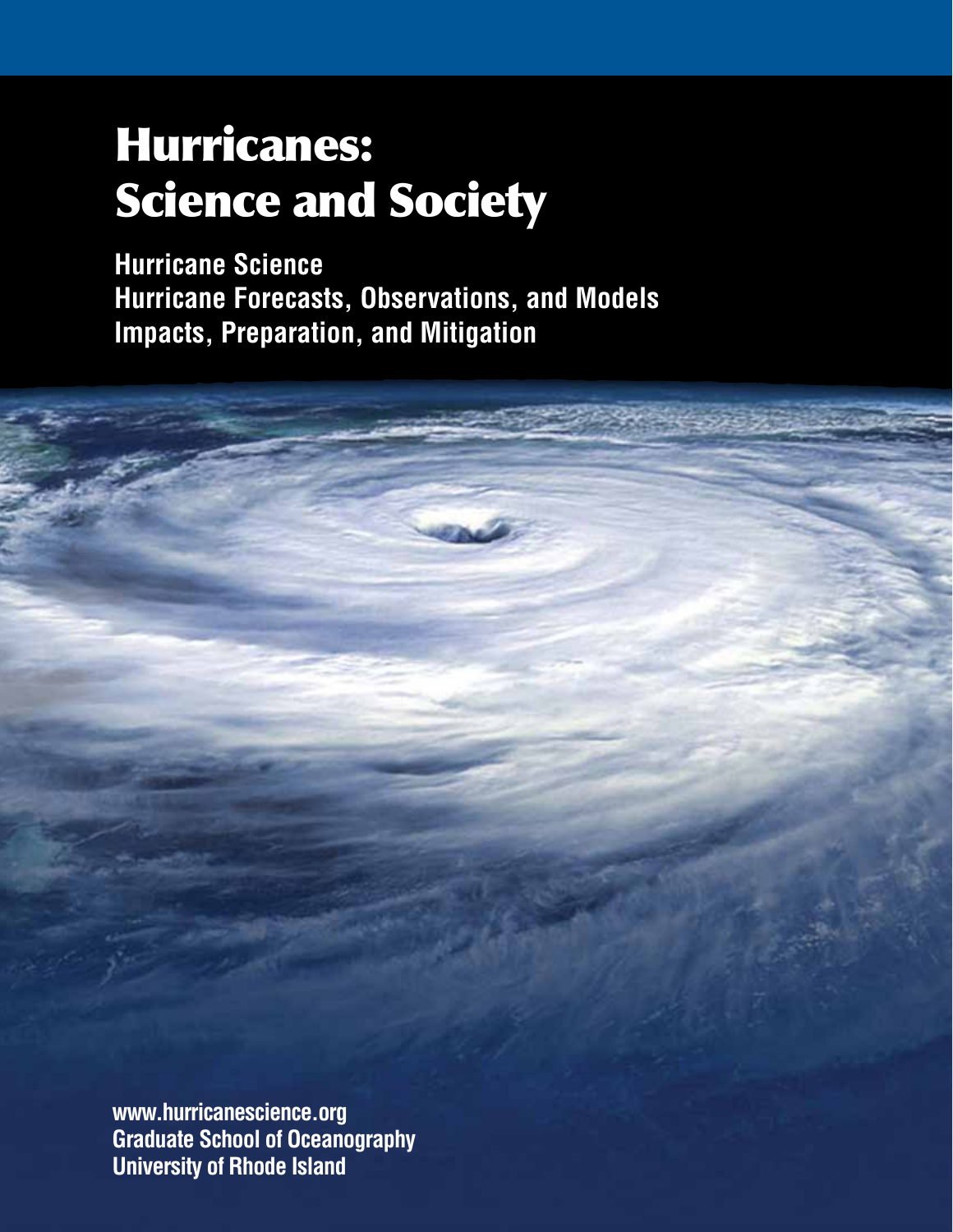The *Hurricanes: Science and Society* website (**www.hurricanescience.org**) and associated educational resources provide information on the science of hurricanes, methods of observing hurricanes, modeling and forecasting of hurricanes, how hurricanes impact society, and how people and communities can prepare for and mitigate the impacts of hurricanes. There is also a hurricane history interactive, hurricane case studies, and a special section for educators.

#### **Contents**

Introduction to *Hurricanes: Science and Society*, 3 Hurricane Science, 4 Hurricane Forecasts, Observations, and Models, 10 Impacts, Preparation, and Mitigation, 14 *Hurricanes: Science and Society* Resources, 16

#### **Acknowledgments**

The *Hurricanes: Science and Society* website and educational resources have been developed by the University of Rhode Island (URI) Graduate School of Oceanography (GSO). Many other people contributed to the site, including independent scientific reviewers and 14 middle and high school teachers. The *Hurricanes: Science and Society* project has been funded by the National Science Foundation. Other contributors are acknowledged below.

#### **Hurricanes Science and Society Team**

**from the URI Graduate School of Oceanography**

Gail Scowcroft, Project Director Isaac Ginis, Professor of Oceanography Chris Knowlton, Marine Research Associate Richard Yablonsky, Marine Research Associate Holly Morin, Marine Research Associate Darrell McIntire, Graphic Designer

#### **Project Partners**

Louisiana State Museum Raytheon Web Solutions

#### **Scientific Reviewers**

Eric Cote, Cote & D'Ambrosio Communications Mark DeMaria,\* NOAA/NESDIS Regional and Mesoscale Meteorology Branch Kerry A. Emanuel,\* Massachusetts Institute of Technology Chris Landsea,\* NOAA/NWS/National Hurricane Center Robert Hart, Florida State University Tom Knutson,\* NOAA/Geophysical Fluid Dynamics Laboratory James Kossin,\* NOAA/National Climate Data Center Mark Powell, NOAA/AOML/Hurricane Research Division Peter Sheng,\* University of Florida Eric Williford,\* WeatherPredict Consulting, Inc. Jason Lin, Weather Predict Consulting, Inc.

\*denotes reviewers who have served on the *Hurricanes: Science and Society* Advisory Team

Second edition © 2011 University of Rhode Island

If you wish to cite this document, please reference as follows: Scowcroft, G., Ginis, I., Knowlton, C., Yablonsky, R., and Morin, H., 2011. *Hurricanes: Science and Society*. University of Rhode Island, 16 pp.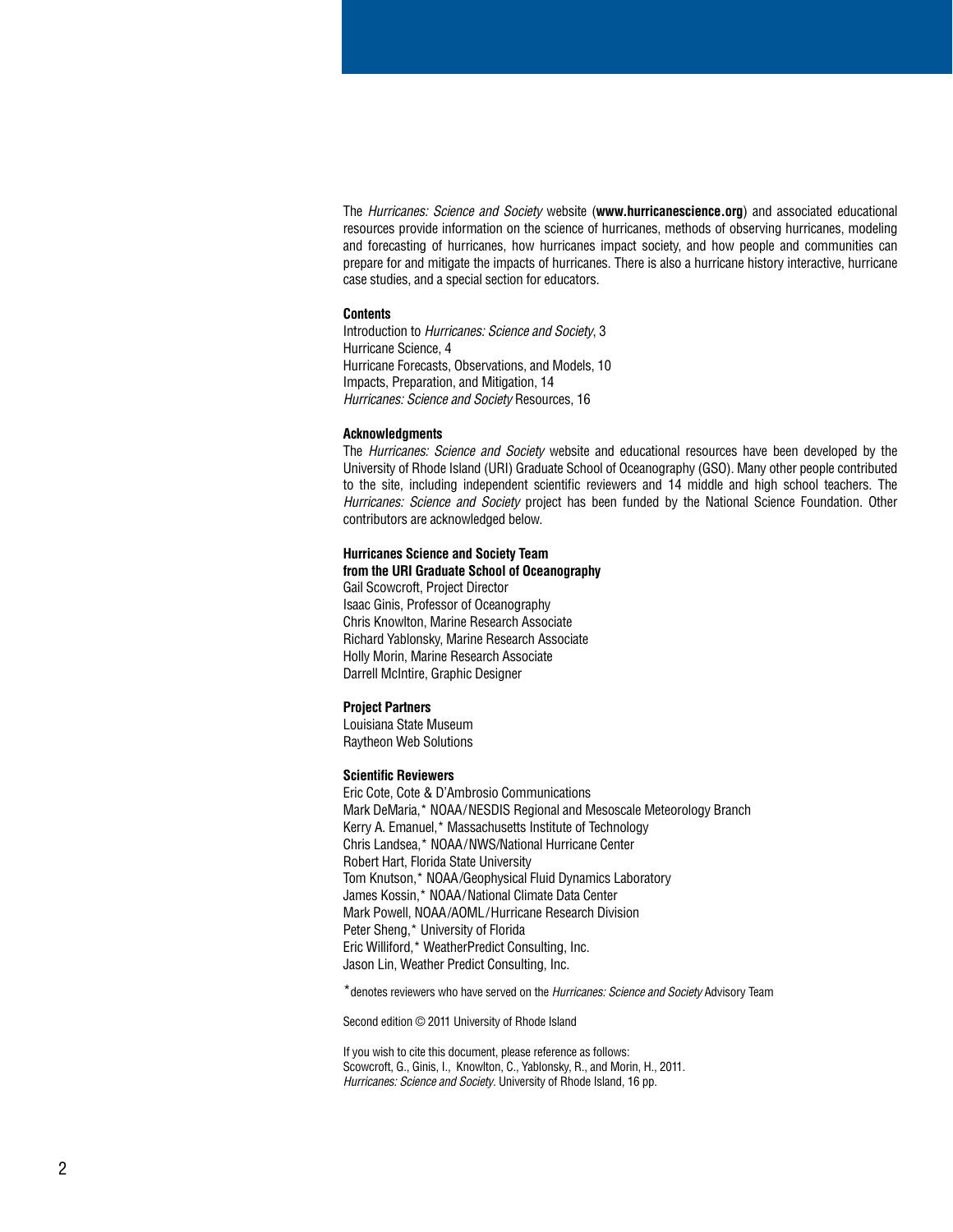Hurricanes threaten more than 47 million people along the United States coast from Maine to Texas, and the number of people threatened is growing. From 1990-2008, population density increased by 32% in Gulf of Mexico coastal counties, 17% in Atlantic coastal counties, and 16% in Hawaii. Much of the United States' densely populated Atlantic and Gulf Coast coastlines lie less than 10 feet above mean sea level. Not only people are threatened, as over half of the United States economic productivity is located within coastal zones.

Worldwide, some of the most deadly natural disasters have been tropical weather events, including the Great Bhola Cyclone of 1970, which struck Bangladesh and killed as many as 500,000 people, and Cyclone Nargis, which made landfall in Myanmar in 2008, causing catastrophic destruction and at least 138,000 fatalities. In the U.S., the most deadly hurricane has been the Galveston Hurricane of 1900, which caused more than 6,000 fatalities.

Each year, an average of eleven tropical storms develop over the Atlantic Ocean, Caribbean Sea, and Gulf of Mexico. Many of these remain over the ocean and never impact the U.S. coastline. Hurricane Katrina in 2005, however, provided a grim reminder of what can happen when a hurricane does make landfall.

With Atlantic hurricane activity well above average in 2004 and 2005, the relationship between hurricanes and climate change has become a source of public interest, significant scientific debate, and a focus for current research. The potential relationship between hurricanes and climate change has great implications for society, especially in coastal regions affected by these extreme storms.



Scientific advances in understanding the behavior of hurricanes have dramatically improved the ability to prepare for hurricanes and protect homes and businesses when they do strike. Yet despite this progress, millions of people still fail to adequately protect their homes against hurricanes, putting themselves and their family at serious risk. Major goals of the *Hurricanes: Science and Society* website (www.hurricanescience.org) are to provide foundational science for understanding complex scientific content, inform visitors about current scientific and technological advances, and to help visitors make good decisions prior to and during a hurricane emergency.

The *Hurricanes: Science and Society* website and associated resources provide information on hurricane related topics: the basic science of hurricanes, methods of observing hurricanes, modeling and forecasting of hurricanes, how hurricanes impact society, how people and communities can prepare for and mitigate the impacts of hurricanes, information about significant hurricanes through history, and a special section for educators. The following information is based solely on published scientific research and is a result of the *Hurricanes: Science and Society* project. All content has undergone thorough peer review by a panel of scientific experts.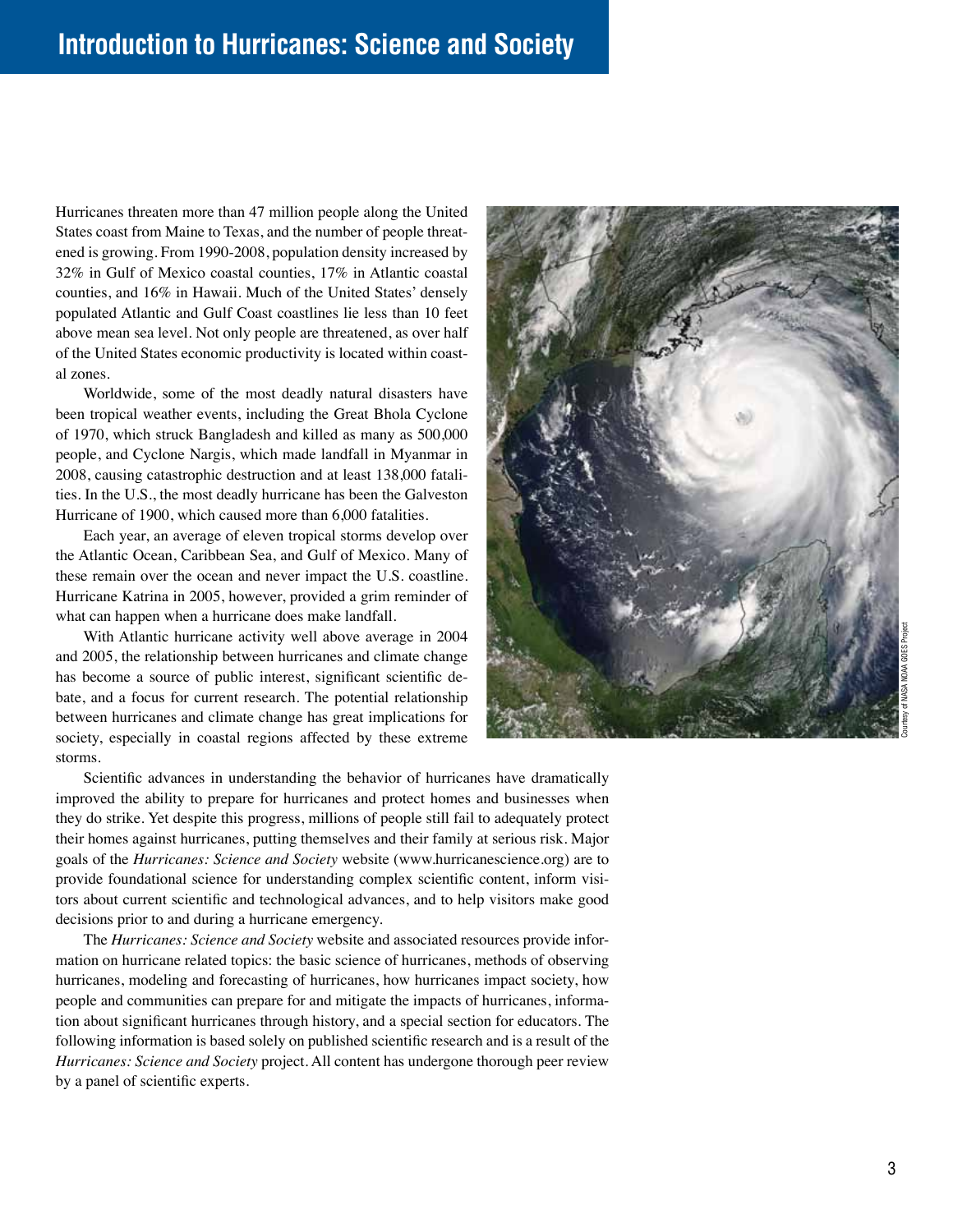Tropical cyclones are intense low-pressure weather systems that form in tropical waters. In the North Atlantic Ocean and Eastern Pacific Ocean, tropical cyclones are called hurricanes,

#### **Tropical cyclones require warm water to form.**

**Hurricane Lifecycle**

**Hurricane Lifecycle** 

and in the Western Pacific Ocean, they are called typhoons. The beginning of life for any hurricane is a pre-existing disturbance, which is an area of

low pressure over the tropical ocean. This disturbance and other necessary conditions must be located in an environment that is favorable for development. Favorable conditions include:

- A sea surface temperature (SST) of at least  $\sim$ 26.5°C ( $\sim$ 80°F).
- A vertical temperature profile in the atmosphere that cools enough with height to support thunderstorm activity.
- tropical depression formation. • Sufficient water vapor in the middle of the troposphere (the lowest layer of the atmosphere). Even over the tropical oceans, dry air sometimes exists in the middle of the troposphere, and this dry air suppresses thunderstorms, preventing



- Sufficient distance from the equator for the Coriolis Force to be significant, usually at least 483 km (300 miles). Closer to the equator, the Coriolis Force is weak; therefore, it is difficult to establish cyclonic rotation.
- Low values of vertical wind shear from the surface of the earth to the upper troposphere (about 8 miles up). For reasons that remain unclear, wind shear inhibits the development of tropical depressions. Some research shows this inhibition may be due to the injection of dry air into the storm system.

Even when all the above favorable conditions are present, a tropical depression still may not form. For this reason, understanding and forecasting the genesis of a tropical depression is a difficult challenge. In the North Atlantic and Northeast Pacific Oceans, most of the atmospheric disturbances that can intensify into a hurricane are associated with an African easterly wave, an area of low atmospheric pressure that is embedded in the easterly trade winds and that generally forms over Africa. In other ocean basins, different kinds of atmospheric disturbances may become tropical cyclones. For example, many Northwest

Pacific typhoons originate from a disturbance in a monsoon trough (locations of relatively minimal sea level pressure in a monsoon region).

Development of a tropical depression into a mature hurricane requires heat energy from the ocean surface. For this reason, hurricanes do not usually



All hurricanes begin as an area of low pressure in the atmosphere, where surface winds are converging toward each other. This low-pressure area is called a tropical disturbance. If suitable conditions exist, the circulation may become more organized and wind speeds may increase. Once the system obtains a clearly identifiable circulation center, the system is upgraded to a tropical depression. If winds continue to intensify to greater than 63 km/hr (39 mph), the system will be classified as a tropical storm, and once winds are sustained above 119 km/hr (74mph), the system is officially upgraded to a hurricane (in the Atlantic, Central Pacific, and Eastern Pacific regions).



*Tropical Depression-* maximum surface wind speeds less than or equal to 61 km/hr (38 mph).

*Tropical Storm-* maximum sustained wind speeds of 63–117.5 km/hr (39–73mph).

*Hurricane-* maximum sustained wind speed greater than or equal to 119 km/hr (74 mph).

#### **Saffir-Simpson Hurricane Wind Scale**

| Category | Wind km/hr  | Wind mph    |
|----------|-------------|-------------|
|          | 119-153     | 74-95       |
| 2        | 154-177     | $96 - 110$  |
| 3        | 178-209     | $111 - 130$ |
|          | $210 - 249$ | $131 - 155$ |
| 5        | 249+        | $155+$      |
|          |             |             |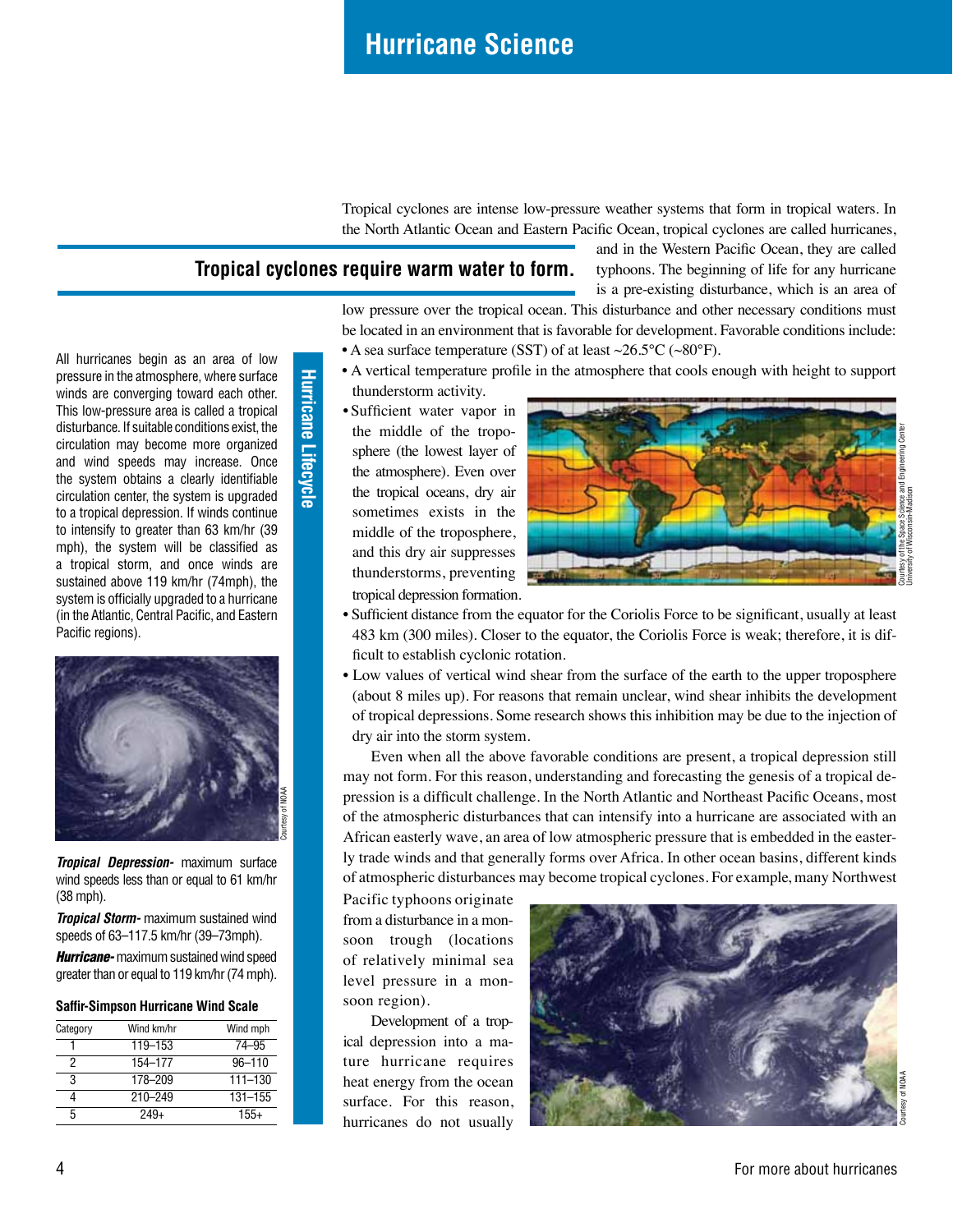

#### **A hurricane can be compared to an engine.**

#### Air flows outwardly from the center, in the cooler upper levels of the storm



develop over land or outside of the warm tropical oceans where the sea surface temperature (SST) is colder than ~26.5°C (~80°F). Heat is transferred from the ocean to the atmosphere when water at the ocean's surface evaporates to become water vapor. This causes the ocean to cool slightly. The heat transferred to the atmosphere from the ocean is stored in atmospheric water vapor as latent heat.

In the lower troposphere, air parcels carry heat energy obtained from the ocean. These air parcels spiral inward towards the center of a developing hurricane. Once the air parcels reach a hurricane's eyewall, they turn upward and rise due to a process called convection. The added heat from the ocean causes the air rising in the eyewall to be warmer than the surrounding environment, allowing it to continue to rise.

Once the rising air parcels reach the tropopause, the boundary between the troposphere and the stratosphere, they begin to spiral outward. As the air parcels spiral outward, they lose heat to outer space. At some point far away from the center of the hurricane, the cooled air parcels begin to sink back towards the lower troposphere. At this point, this cycle, which is known as the hurricane's secondary circulation, is complete.

Since the conversion of heat energy to mechanical energy drives the hurricane's secondary circulation, a hurricane can be regarded as a heat engine. For the engine to continue working, air entering the system (the hurricane) must be at a higher temperature than that which exits the system. As long as the air parcels can rise in the eyewall and then spiral outward at the tropopause faster than other air parcels can spiral inward towards the eyewall in the lower troposphere, the central pressure in the developing hurricane will fall. A falling central pressure is one way to measure how much a hurricane is intensifying.

When the central pressure falls, air parcels begin to spiral inward towards the eyewall faster to fill the vacuum. If the air parcels spiral inward faster, then the maximum wind speed will increase. Increasing winds boost the transfer of heat from the ocean, creating a positive feedback.

# **Hurricane Variability** Hurricane Variability

Hurricane activity varies over different time cycles, and the reasons for this variability are not all well understood. One cycle that is well-defined in the Atlantic Region is the annual Atlantic hurricane season, which runs from June 1st to November 30th each year. The graph below shows the average distribution of hurricane and tropical storm activity throughout the year. From this graph, it is clear that the majority of tropical cyclones in the Atlantic Basin occur between August and October with a peak in September. Another cause of tropical cyclone variability is the El Nino-Southern Oscillation (ENSO). ENSO is the term used to define the oceanic El Nino/La Nina cycle (extreme phases of a naturally occurring climate cycle) and its associated atmospheric component termed the Southern Oscillation. In addition to the seasonal cycle and ENSO, other natural climate variations may influence Atlantic hurricane activity on time scales of a few weeks to a few years. On longer (e.g. multidecadal) time scales, there is strong variability in the Atlantic that affects storm activity.

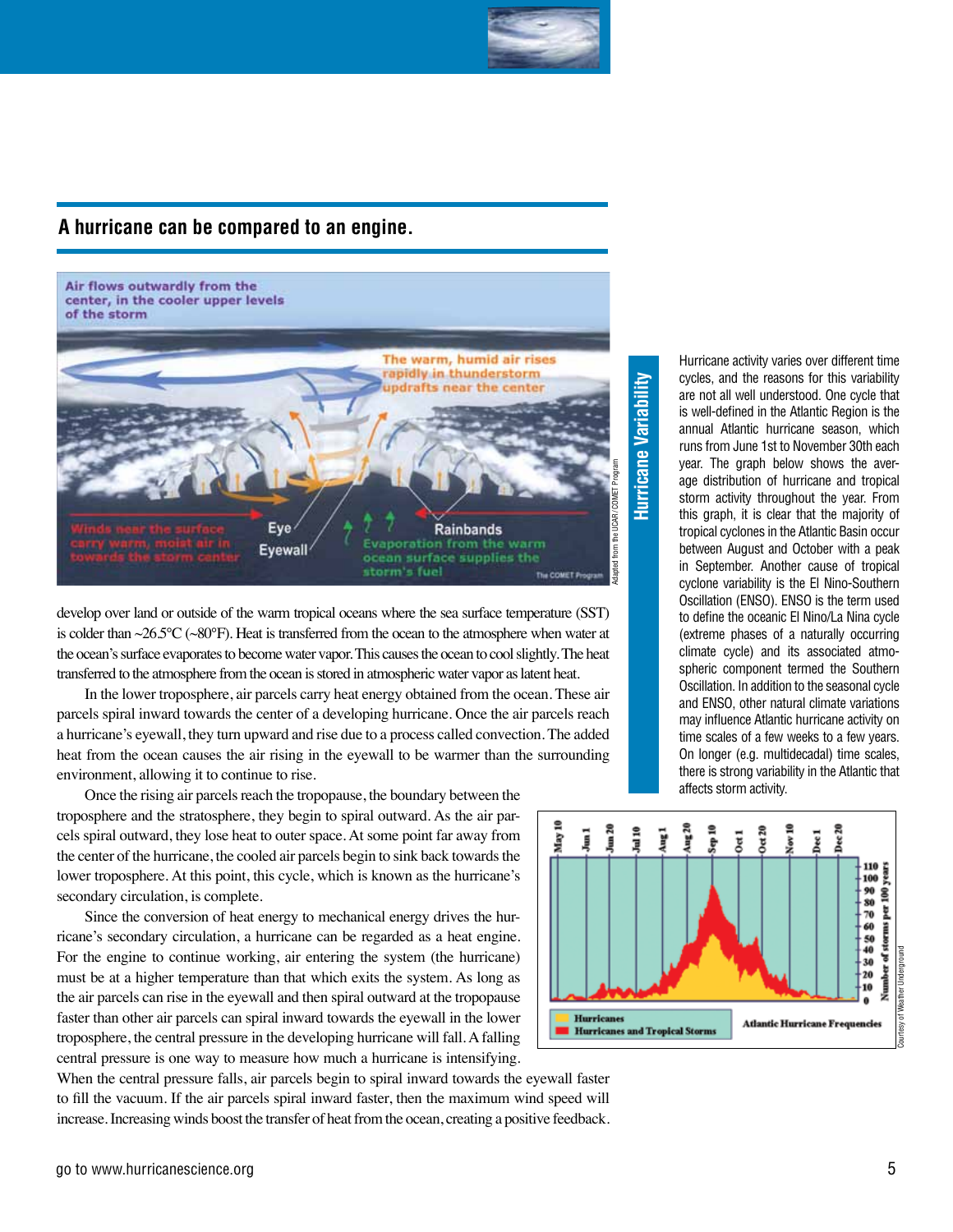## **Hurricane Science**

A mature hurricane is nearly circular in shape. The winds of a hurricane are very light in the center of the storm (small blue circle in the image below) but increase rapidly to a maximum 10–50 km (6–31 miles) from the center (red) and then fall off slowly toward the outer extent of the storm (yellow).

The size of a hurricane's wind field is usually a few hundred miles across, although the size of the hurricane-force wind field (with wind speed >117.5 km/h [73 mph]) is typically much smaller, averaging about 161 km (100 miles) across. The area over which tropical stormforce winds occur is greater, ranging as far out as almost 500 km (300 miles) from the eye of a large hurricane.

#### **The strength of a hurricane is not necessarily related to its size.**



 One of the largest tropical cyclones ever measured was Typhoon Tip (Northwest Pacific Ocean, October 12, 1979), which at one point had a diameter of about 2100 km  $(-1350)$  miles). One of the smallest tropical cyclones ever measured was Cyclone Tracy (Darwin, Australia, December 24, 1974), which had a wind field of only 60 miles  $(\sim]100 \text{ km}$ ) across at landfall.

In mature hurricanes, strong surface winds move inward towards the center of the storm and encircle a column of relatively calm air. This nearly cloud-free area of light winds is called the eye of a hurricane and is generally 20-50 km (12-30 miles) in diameter. From the ground, looking up through the eye, skies may be so clear that you might see the stars at night or the sun during the day. Surrounding the eye is a violent, stormy eyewall, formed as inward-moving, warm air turns upward into the storm. Usually, the strongest winds and heaviest precipitation are found in the eyewall area.

A mature hurricane can be broken down into three main parts: the eye, eyewall, and outer region. In the Northern Hemisphere, the most destructive section of the storm is usually in the eyewall area to the right of the eye, known as the right-front quadrant. Based on the direction of movement of a hurricane during landfall, this section of the storm tends to have higher winds, causing high seas and storm surge on land.

Outside the eyewall of a hurricane, rainbands spiral inwards towards the eyewall. These rain bands are capable of producing heavy rain and wind (and occasionally tornadoes). Sometimes, there are gaps between the bands where no rain is found. In fact, if one were to travel from the outer edge of a hurricane to its center, one would typically experience a progression from light rain to no rain back to slightly more intense rain many times with each period of rainfall being more intense and lasting longer until reaching the eye.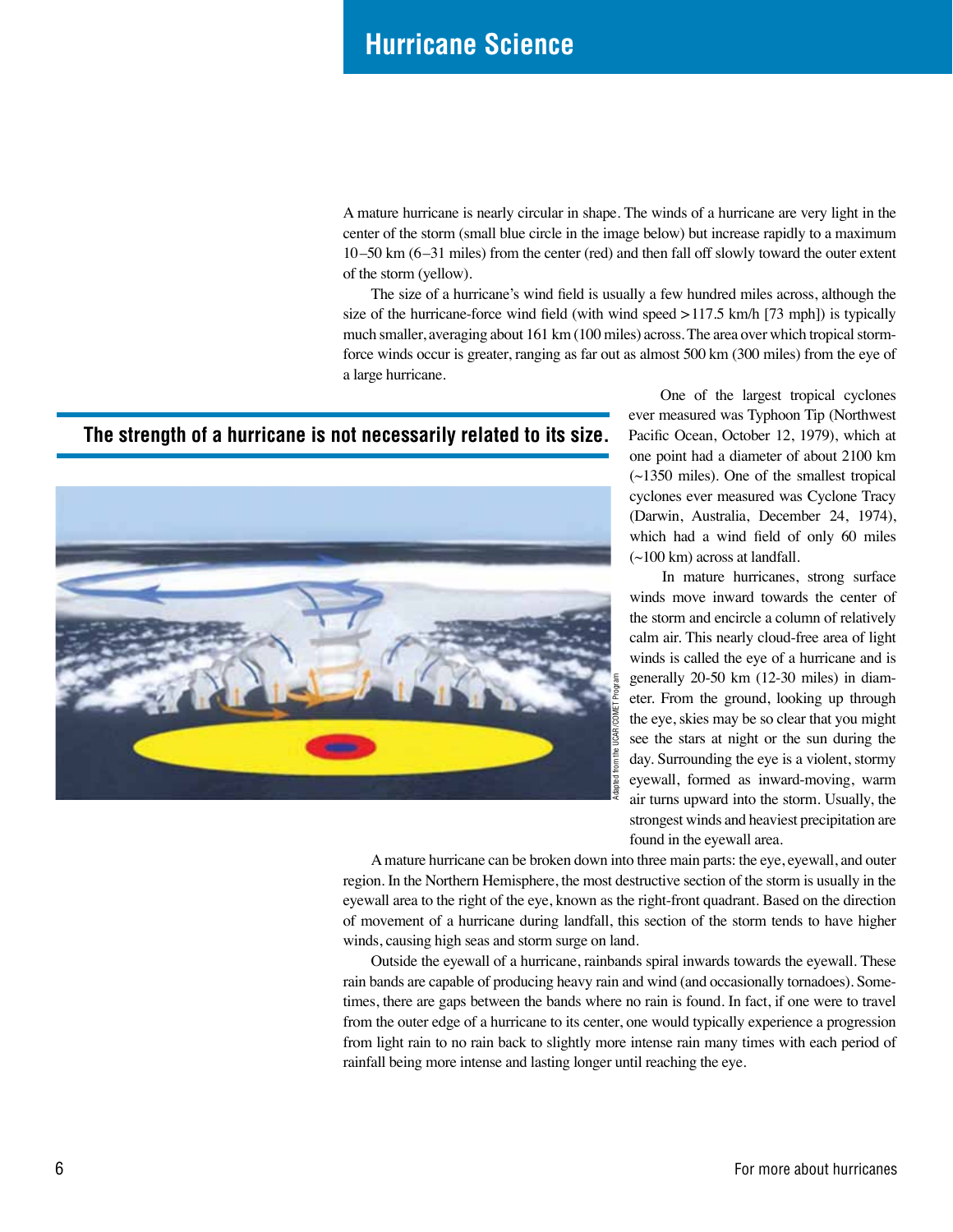

In the tropical oceans, the sea surface temperature (SST) is much warmer than that of the deeper water below the surface. At an ocean boundary layer called the thermocline, the transition from warm water to cold water occurs rapidly. Above the thermocline, in the upper ocean mixed layer, the water is fairly uniform in temperature and is approximately as warm as the sea surface. Below the thermocline, the water is also nearly uniform in temperature, but it is colder.

The thickness of the oceanic mixed layer varies in different parts of the tropical oceans. In most parts of the Gulf of Mexico, for example, the oceanic mixed layer during

the summer and fall is relatively thin and the thermocline is relatively close to the sea surface. In the Caribbean Sea, the oceanic mixed layer is relatively thick and so the thermocline is deeper.

Vertical mixing occurs when a hurricane passes over the surface of the ocean. The hurricane's winds create turbulence in the ocean, which mixes the surface water with the water below. This mixing brings the colder water from below the thermocline up into the surface layer, thereby thickening and cooling the surface layer. Since this vertical mixing process happens within a few hours, it usually cools the sea surface underneath a hurricane, restricting evaporation and therefore limiting the heat available to the hurricane for intensification and maintenance.

Another process that can cool the sea surface under a hurricane is upwelling. Winds from the hurricane cause the water in the upper ocean to move away from the storm center. Colder water from below then moves upward towards the sea surface to fill the void. Unlike vertical mixing, upwelling caused by a hurricane usually occurs over a period of a half day or more, so its contribution to sea surface cooling only occurs underneath the storm if a storm is moving slowly

#### **Deep, warm water can increase a hurricanes intensity.**

The three-dimensional cartoon of the temperature distribution in the upper ocean shown below illustrates the impact of a hurricane passing over the ocean when the oceanic mixed layer is thin like much of the Gulf of Mexico (left) and thick like the Caribbean Sea (right). In both cases, the hurricane propagates down and left over the warm sea surface (red), creating a cold wake behind the storm as colder water (blue) is brought towards the sea surface by the hurricane's wind stress. If the oceanic mixed layer is initially thin (left), the cold wake is colder so the hurricane remains weaker than if the oceanic mixed layer is initially thick (right), all else being equal. A hurricane in the Caribbean Sea is less likely to be limited by cold water than a hurricane in the Gulf of Mexico.



The thicker the oceanic mixed layer is before a hurricane arrives, the less vertical mixing and upwelling can cool the sea surface. In the image to the right, the combined effects of vertical mixing and upwelling on hurricane intensity are shown if the oceanic mixed layer is initially thin versus if the oceanic mixed layer is initially thick.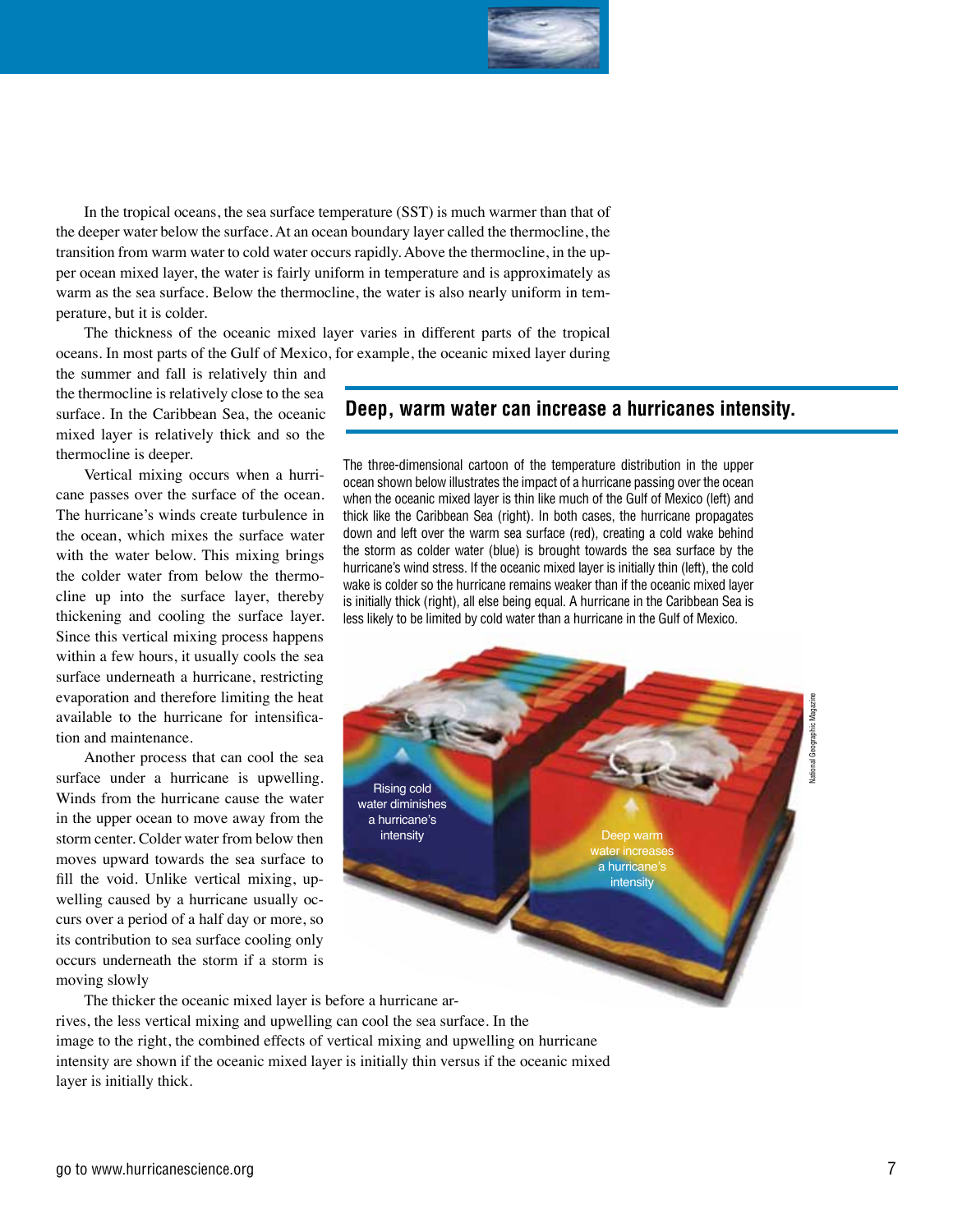## **Hurricane Science**

Just as there are many factors that contribute to the birth and survival of a hurricane, there are also many causes for a hurricane to weaken and/or die.

Landfall usually causes a hurricane to quickly decay. Hurricanes require evaporation from the warm ocean surface to survive. Once a hurricane makes landfall, it is separated from its ocean energy source, and hence, can no longer extract heat from the ocean. Since the air masses over land are drier and contain more aerosol particles than over the ocean, less moisture is carried into the storm, cloud coverage lessens, and air is cooled and then sinks, disrupting the hurricane's secondary circulation and hindering critical thunderstorm development. To a lesser extent, the increased roughness of the land surface also weakens a hurricane as increased friction causes a reduction in surface circulation.



Satellite image of Tropical Storm Ida (2009), showing the classic signature of a tropical storm undergoing transition to an extratropical cyclone. There is heavy thunderstorm activity near the center, but the long band of clouds to the east of Ida doesn't look much like a spiral band—it looks more like a front.

Even if a hurricane remains over the ocean, once the storm moves northward (in the Northern Hemisphere) out of the tropical ocean and into the mid-latitudes, it begins to move over colder water, again losing the warm water source necessary to drive the hurricane. As less moisture is evaporated into the atmosphere to supply cloud formation, the storm weakens. Sometimes, even in the tropical oceans, colder water churned up from beneath the sea surface by the hurricane can cause the hurricane to weaken. Even when the ocean conditions are favorable for the hurricane to be maintained, a hurricane may encounter an area of particularly dry and dusty air causing the hurricane to weaken.

Hurricane decay can also be caused by strong vertical wind shear, a change in wind direction or speed with height. This change in wind speed or direction with height can enhance the mixing of drier environmental air into the storm eyewall leading to downdrafts, which inhibit intensification. Fast, upper-tro-

pospheric winds can create very high values of wind shear and can separate cloud tops from their bases and cause the vertical circulation around a hurricane's eyewall to tilt. As heat and moisture at upper levels are advected away from the low-level circulation of the hurricane, its development is inhibited. Midlevel warming within the storm's center also reduces convective activity and inhibits intensification. Without a strong secondary circulation, a hurricane cannot be sustained. The response to vertical shear partially depends on the storm circulation, so the response to similar values of vertical shear can vary from storm to storm. Vertical wind shear is common in the mid-latitudes, although it can also occur over the tropical oceans where it cannot only weaken a hurricane but also help to prevent one from forming in the first place.

When a hurricane moves into the mid-latitudes, it may be absorbed by a different kind of low-pressure weather system called an extratropical cyclone. Extratropical cyclones are responsible for much of the sensible weather (such as rain and snow) that people who live in the mid-latitudes experience, especially during the winter months.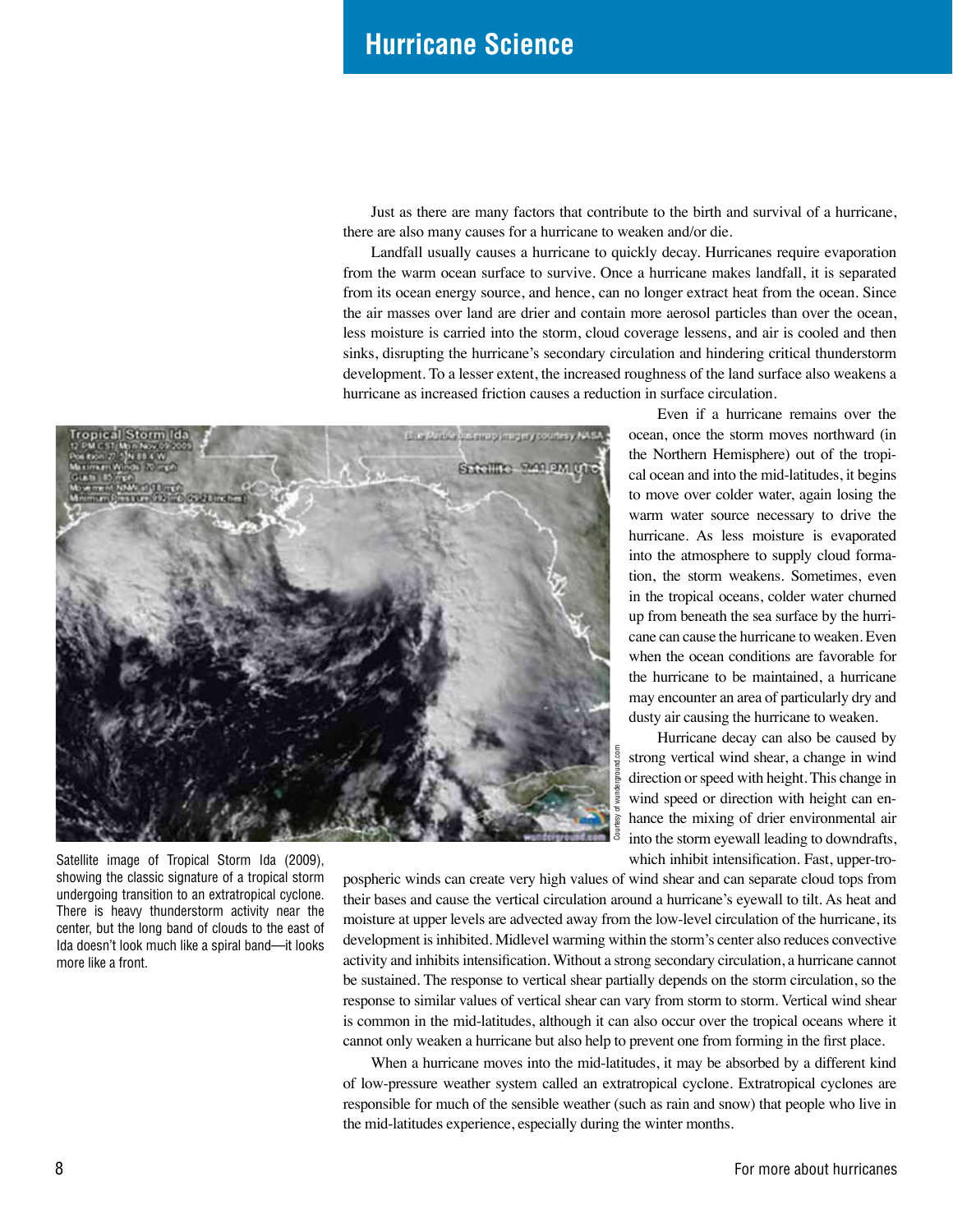

Long-term variations in hurricane activity due to climate change are distinct from short-term year-to-year variations in hurricane activity or changes in hurricane activity dur ing a given hurricane season. Climate change may affect hurricane intensity, frequency, track, size, and/or rainfall. As the global climate warms, the sea surface temperature also increases in the tropical oceans where hurricanes form. In theory, hurricanes may then become more intense or better able to survive at a high intensity for longer periods of time.

Current models project a 6 to 34% decrease in the global frequency of tropical cyclones by the late 21st century; but in individual ocean basins, these models project that the frequency may either increase or decrease by a substantial percentage. Scientists have a

low confidence in current model projected changes to tropi cal storm activity in individual ocean basins. There is some agreement among hurricane climate scientists that it is like ly for the global frequency of tropical cyclones to either decrease or remain essentially unchanged in response to 21st century climate warming.

A recent assessment concluded that with projected climate warming "an increase in the mean maximum wind speed of tropical cyclones is likely  $(+2 \text{ to } +11\% \text{ globally})$ " (Knutson *et al.*, 2010). However, this may not occur in all ocean basins. "The frequency of the most intense storms will more likely than not increase by a substantially larger percentage in some basins" (Knutson *et al.*, 2010).

It is important to note, however, that owing to difficulties in measuring hurricanes, separating the effects of anthropogenically-influenced climate change from the natural variability of hurricane activity is very difficult. At present, it remains uncertain whether past changes in hur ricane activity have exceeded the variability from natural causes.

Another concern is the complication of sea level rise due to climatic warming, as increasing ocean tempera tures and increased melt water from melting glaciers and ice sheets cause the ocean to expand. Higher sea levels mean that storm surges and waves ride on a higher base level, causing storm surge impacts such as coastal ero sion—even from minor storms—to increase, possibly dra -



**Modeled Category 4 & 5 Hurricane Tracks** 

matically. Low-lying coastal ecosystems are greatly threatened by continued sea level rise and increased risk from extreme weather events. Increased hurricane rainfall rates and storm surge levels would increase the risk of inland flood damage and coastal flood dam age, respectively, in areas affected by landfalling hurricanes.

Consensus statements on the potential link between hurricanes and climate change can be found within the Intergovernmental Panel on Climate Change Fourth Assessment Report\* and in a recent assessment produced by a World Meteorological Organization ex pert team on climate change impacts on tropical cyclones. †

<sup>\*</sup>IPCC Fourth Assessment Report; http://www.ipcc.ch/publications\_and\_data/ar4/syr/en/contents.html † Knutson *et al.,* 2010; http://www.nature.com/ngeo/journal/v3/n3/abs/ngeo779.html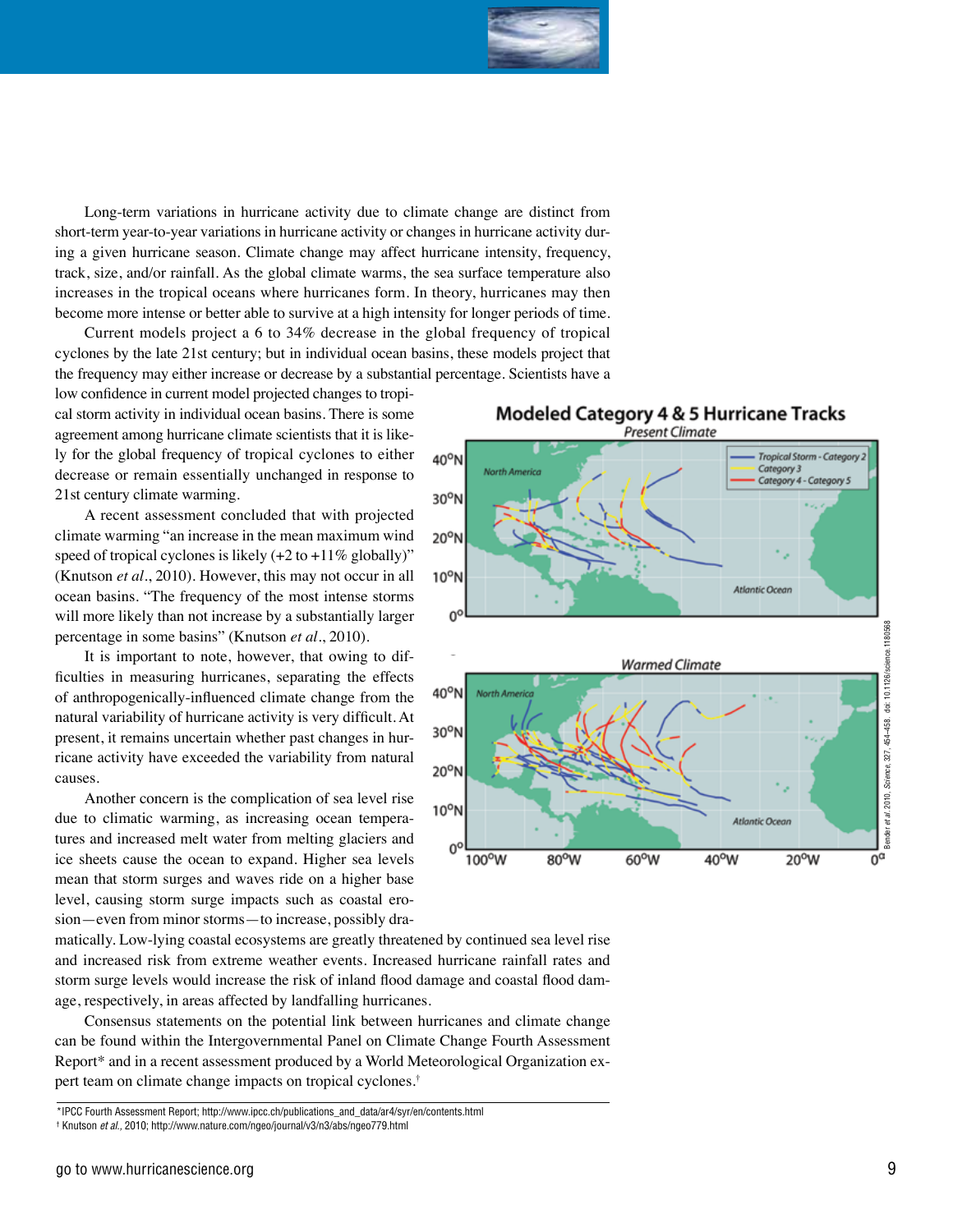Hurricane forecasting requires a coordinated effort that involves five main components: hurricane observations, hurricane forecast models, operational hurricane forecasts and warnings, dissemination to the public, and public response.

Before forecasters can predict a hurricane's track or intensity, they need to gather as much data as possible on that storm and the current state of the atmosphere and the ocean. Satellite imagery and airplane reconnaissance are considered to be the primary platforms for hurricane observation, but critical measurements are also taken at sea by buoys and ships, and over land by radar and radiosondes.

Observations from satellites, reconnaissance aircraft, ships, buoys, radar, and other land-based platforms are the basis for all forecast and warning products issued by U.S. National Oceanic and Space Administration's (NOAA) National Hurricane Center (NHC) and other worldwide hurricane forecast centers. These observations are checked for quality, analyzed, and fed into a suite of computer models. Results from the hurricane forecast models are interpreted and used as guidance for the appropriate forecast centers and local weather offices to help them issue official hurricane forecasts and warnings. The timely and reliable distribution of these forecast and warning products allows members of the public and their local emergency managers to make appropriate plans in the days and hours prior to a hurricane landfall.

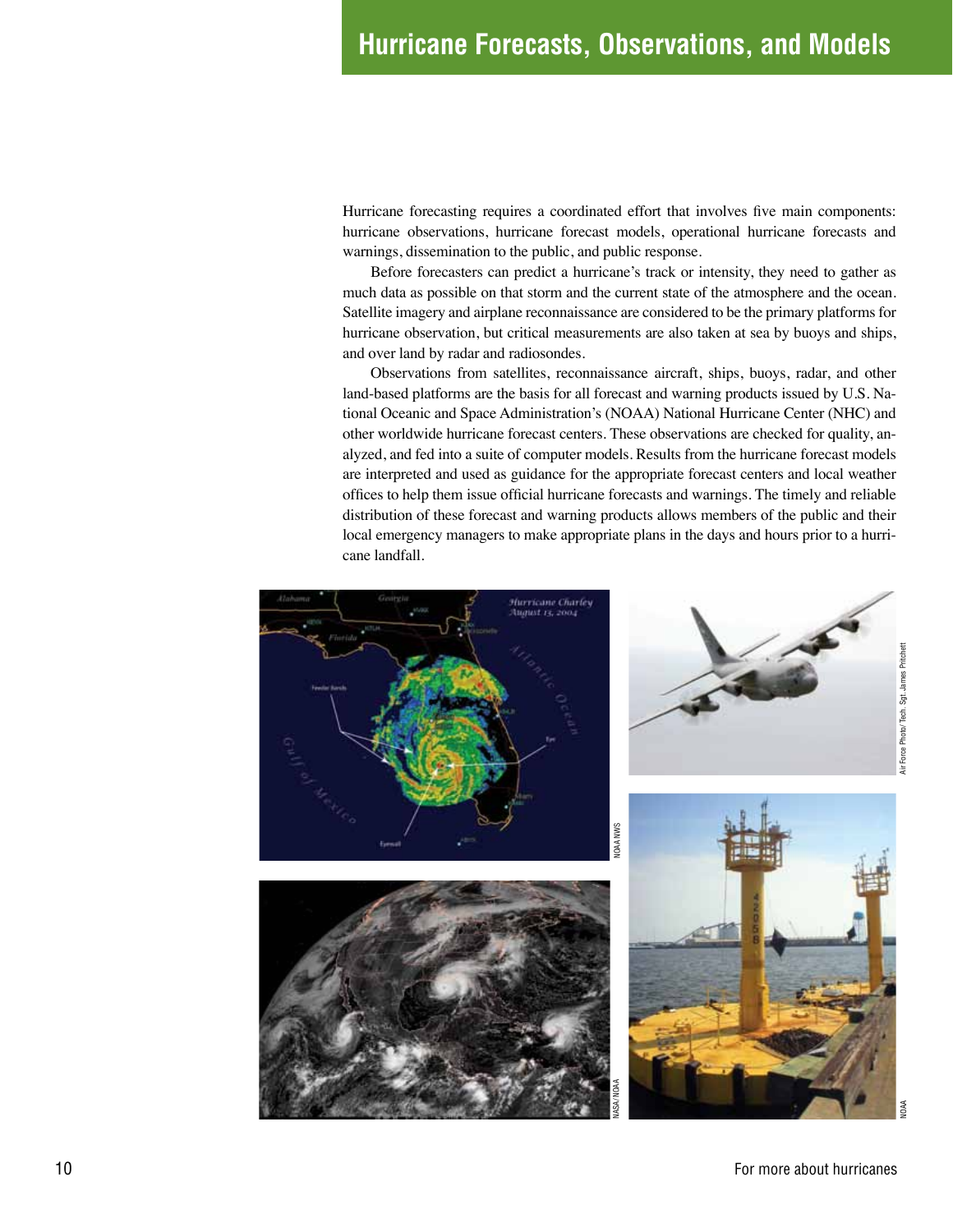

The National Hurricane Center (NHC), in coordination with one or more National Weather Service (NWS) Weather Forecast Offices (WFOs), issues a hurricane watch for specific coastal areas when hurricane force winds (sustained winds of 119.1 km/h [74 mph] or higher) are possible within 48 hours. This hurricane watch is upgraded to a hur-

ricane warning when hurricane force winds are expected within 36 hours or less. A hurricane warning can remain in effect when dangerously high water or a combination of dangerously high water and exceptionally

#### **The National Hurricane Center forecast cone represents the probable track of the center of a tropical cyclone.**

high waves continue, even though winds may be less than hurricane force. If only tropical storm force winds are expected (sustained winds of 62.8- 117.5 km/h [39-73 mph]), then a tropical storm watch or tropical storm warning will be issued for that area.

In addition to watches and warnings, the NHC issues a variety of text and graphical products designed to inform the public of forecasted hurricane threats. A complete description of all of these products can be found in the National Hurricane Center Product Description Document: A User's Guide to Hurricane Products.

Once hurricane season begins, it is important for anyone at risk of being impacted by a hurricane to pay attention to these local weather updates and advisories on the television and radio as well as to view the NHC products available online (www.nhc.noaa.gov).



Jational Hurricane Center Forecast Graphic **National Hurricane Center Forecast Graphic**

This image shows the Tropical Cyclone Track Forecast Cone and Watch/Warning Graphic for Hurricane Ike (2008). This graphic depicts the NHC forecast track for the center of a hurricane along with an approximate representation of associated coastal areas under a hurricane warning (red), hurricane watch (pink), tropical storm warning (blue), and tropical storm watch (yellow). The orange circle indicates the current position of the center of the tropical cyclone. The black dots show the NHC forecast position of the storm center at the times indicated. The letter inside the dot indicates the forecast strength of the cyclone category: (D)epression, (S)torm, (H)urricane, (M)ajor hurricane, or remnant (L)ow. Systems forecast to be extratropical are indicated by white dots (with black letters indicating intensity). The cone represents the probable track of the center of a tropical cyclone, and is formed by enclosing the area covered by a set of circles (not shown) along the forecast track (at 12, 24, 36 hours, etc). The size of each circle is set so that two-thirds of historical official forecast errors over a 5-year sample fall within the circle.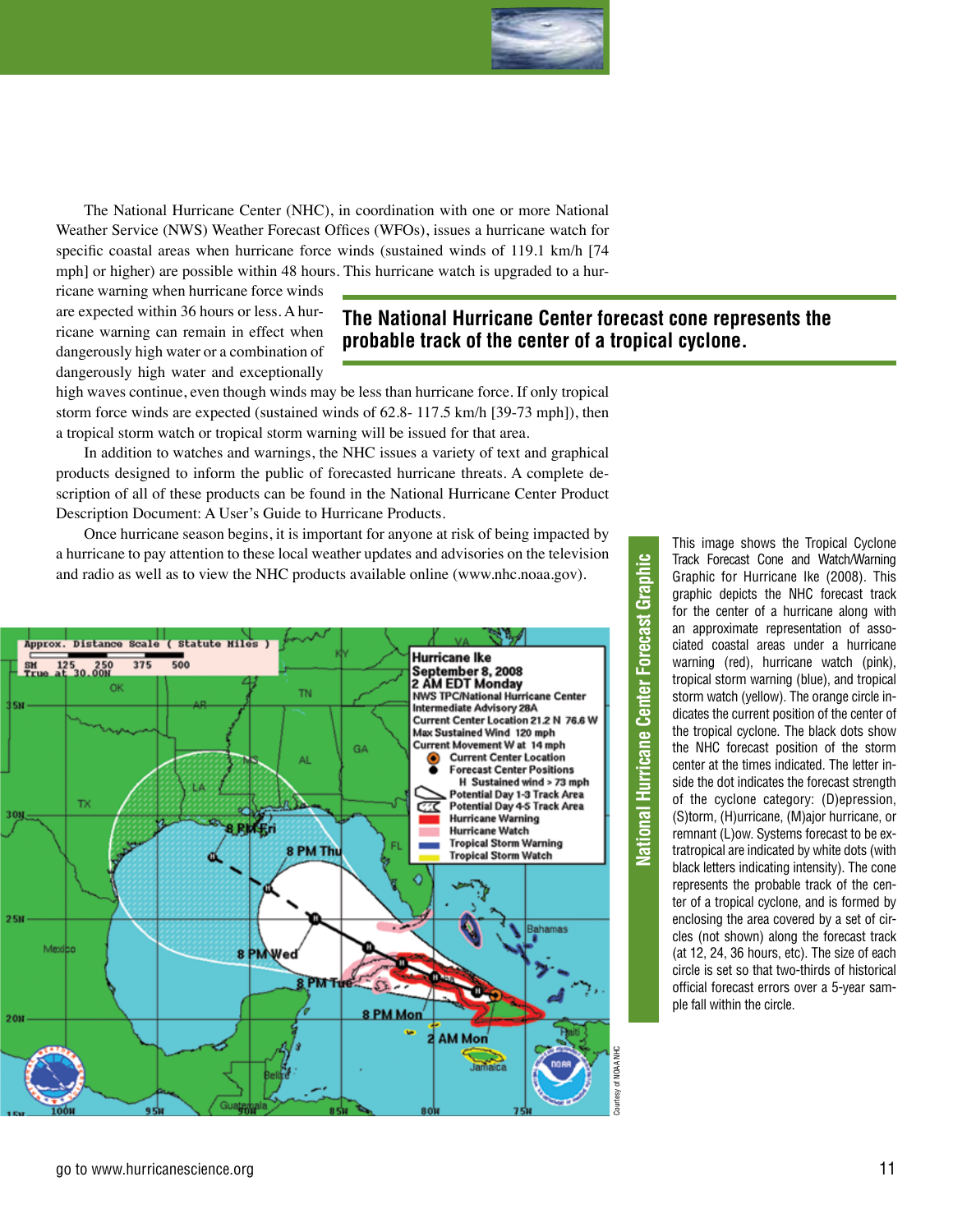

Hurricane forecast models use observational data to describe the current state of the atmosphere and then solve the model's mathematical equations to produce one or more forecasts. While hurricane forecast models vary tremendously in their structure and complexity, they can be separated into a few broad categories. Dynamical models use supercomputers to solve the mathematical equations governing the physics and motion of the atmosphere. Statistical models are based on historical relationships between hurricane-specific information and the behavior of historical hurricanes. Statistical-dynamical models blend both dynamical and statistical techniques by making a forecast based on established

historical relationships between storm behavior and atmospheric variables provided by dynamical models. Trajectory models move a hurricane along a forecasted track based on the large-scale environmental wind field obtained from a separate dynamical model. Ensemble models (above left) use multiple forecasts created with different models, different physical parameterizations, or varying model initial conditions to create a single ensemble forecast. Finally, numerical models of storm surge, waves, and coastal flooding are used to forecast hurricane impacts at landfall instead of hurricane track and intensity.

The NHC evaluates hurricane forecast model accuracy every year by evaluating fore-

cast errors. Track forecast errors are defined as the difference between the predicted and actual positions of the storm center at a given lead time (e.g. 24 hours in advance). To the right is a graph showing the average 48-hour Atlantic Basin tropical storm and hurricane track errors from various models for



the period from 1970 to 2007. Each dot color represents a specific model. During this period, model track error decreased significantly, which was largely responsible for improved official track forecasts made at NHC. In contrast, forecast model intensity and NHC official hurricane intensity accuracy has not shown significant improvement over time.

assigns a number to each new tropical depression that forms in the Atlantic basin. This number depends on how many other tropical cyclones have formed so far during that hurricane season in that ocean basin. For example, Hurricane Frances in 2004 was originally classified as Tropical Depression Six because it was the sixth tropical cyclone to form in the Atlantic Basin during the 2004 hurricane season. Once a system is classified as a tropical storm, it is given a name by the NHC. Starting in the early 1950's, six separate lists of alphabetical storm names were developed. Each list is recycled every six years, although storm names that have resulted in substantial damage or death (e.g. Ike, Katrina, Andrew, Betsy) are retired. As of the end of the 2009 Atlantic hurricane season, seventy-three storm names have been retired in the Atlantic Basin.

The National Hurricane Center (NHC)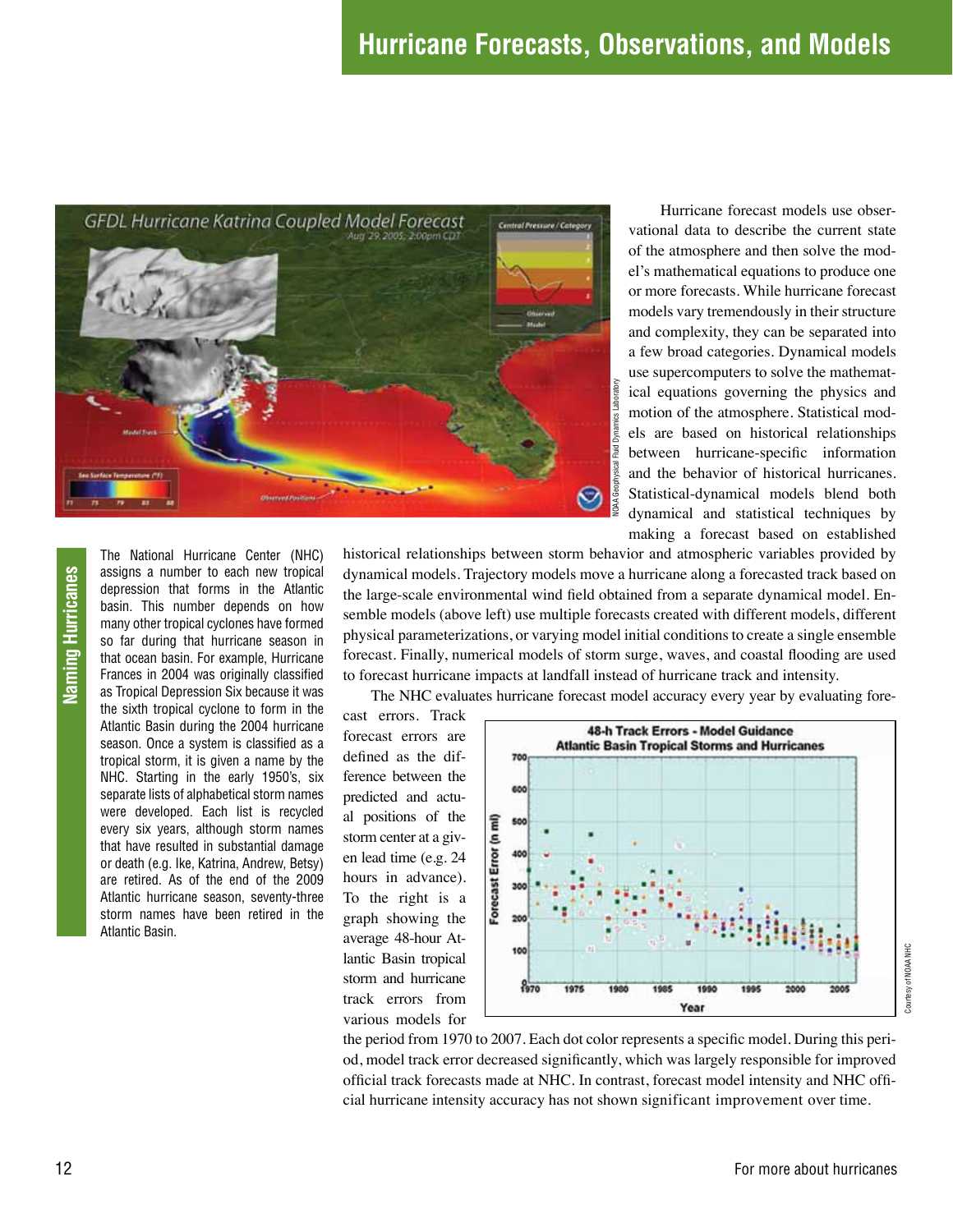

Every year, improvements are made to the hurricane forecast models, and large efforts are currently ongoing to research ways to improve dynamical hurricane model forecasts: increasing model resolution, improving representation of modeled physical

processes both within the atmosphere and at the air-sea interface where the hurricane interacts with ocean, verifying model output with observations of atmospheric vari-

#### **Hurricane forecast models have improved significantly.**

ables, and improving data assimilation techniques within the model. These efforts should prove particularly useful for the complicated problem of predicting hurricane intensity, which unlike track forecasting involves horizontal scales both larger than a hurricane and smaller than a raindrop.

#### **Hurricane History**

The deadliest tropical cyclone in world history is the Great Bhola Cyclone, which struck Bangladesh in 1970 and caused approximately 500,000 fatalities. More recently, Cyclone Nargis, which made landfall in Myanmar in 2008, caused catastrophic destruction and at least 138,000 fatalities. The Galveston Hurricane of 1900 was responsible for over 6,000 deaths and still remains to be the deadliest hurricane to strike the United States. When Atlantic hurricanes have caused extensive devastation, their names have been retired, never to be used again by the National Hurricane Center.

Many tropical cyclones have left important marks on regional and global history. The Great Bhola Hurricane is actually linked to the creation of the state of Bangledesh, and the Hakata Bay Typhoon wiped



out the Mongol fleet during their second and final attempt at invading Japan in 1281. In 1609, a fleet of ships carrying settlers from England to Virginia was struck by a hurricane and some of these settlers became Bermuda's first inhabitants as they found refuge on the island after the storm (their stories also helped inspire Shakespeare's *The Tempest*).

An average of about 2 major hurricanes every 3 years made landfall somewhere along the U.S. Gulf or Atlantic coast. The 2005 hurricane season set the record for the most U.S. major hurricane strikes since 1851 and tied for second-most hurricane strikes. When looking at historical storms that have occurred in the Atlantic ocean basin from 1851 to 2006: one-third of the deadliest hurricanes were category four or higher, and fourteen out of the fifteen deadliest hurricanes were category 3 or higher. Also, large death totals were primarily a result of storm surge (10 ft or greater) associated with many of these major hurricanes, and a large portion of the damage in four of the twenty costliest tropical cyclones resulted from inland floods caused by torrential rain.

All North Atlantic (1851–2008) and Eastern North Pacific (1949–2008) hurricanes. Major hurricanes (at least Category 3 on the Saffir-Simpson Hurricane Scale) are in yellow. Category 1 and 2 hurricanes are in red. Dashed lines are remnant lows, extratropical and waves.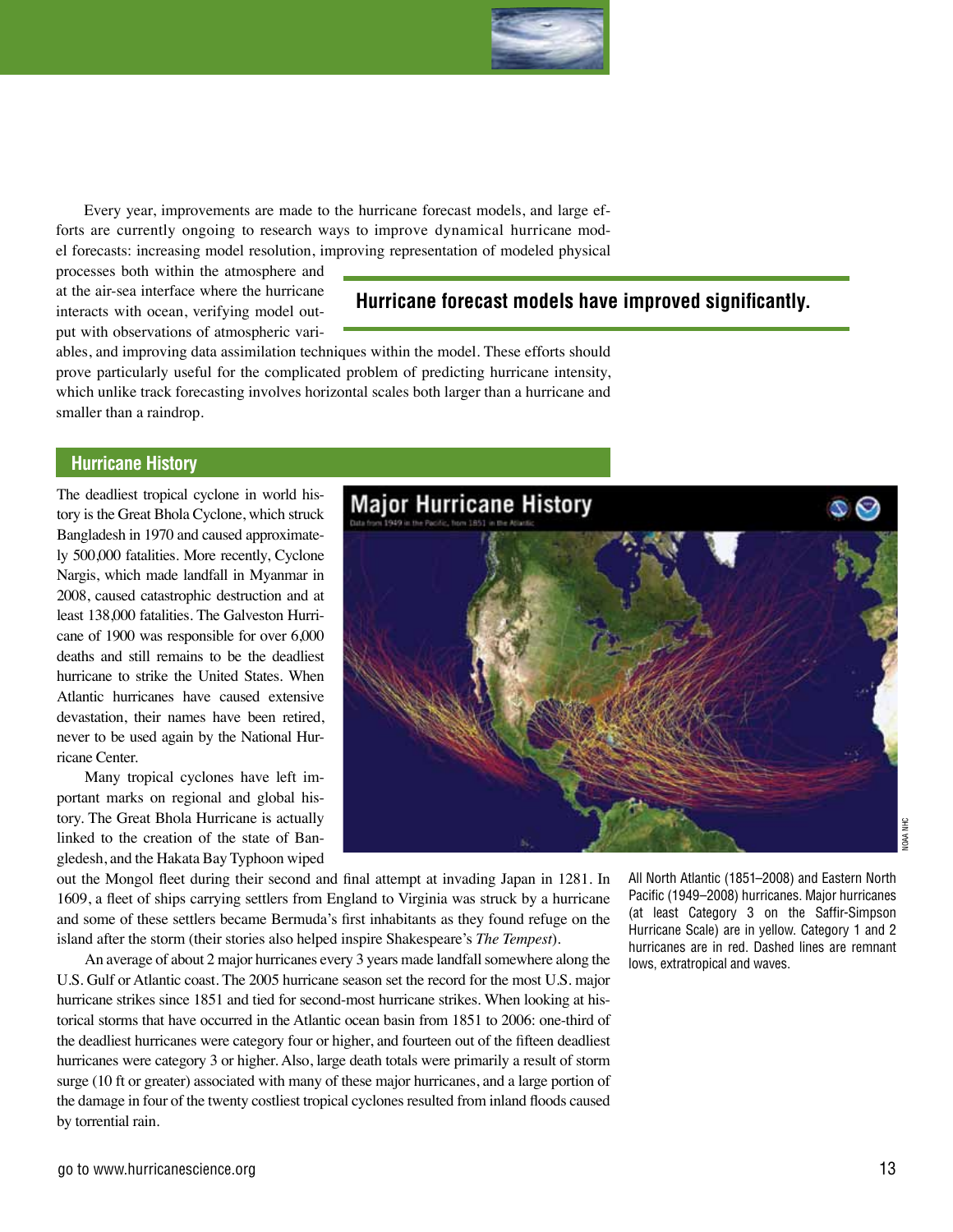Hurricanes are among the most powerful natural hazards known to humankind. During a hurricane, residential, commercial, and public buildings, as well as critical infrastructure such as transportation, water, energy, and communication systems may be damaged or destroyed by several of the impacts associated with hurricanes. Wind and water are the twin

#### **Inland flooding and storm surge are responsible for most of the deaths from tropical cyclones in the U.S.**

perilous agents of devastation associated with hurricanes, and both can be tremendously destructive and deadly.

 When a hurricane makes landfall, the sheer force of hurricane strength winds can

destroy buildings, topple trees, bring down power lines, and blow vehicles off roads. When flying debris, such as signs, roofing material, building siding, and small items left outside are added to the mix, the potential for building damage is even greater.



| <b>Hurricanes vs. Tornadoes</b>     |                                                                                                                |                                                                                                    |
|-------------------------------------|----------------------------------------------------------------------------------------------------------------|----------------------------------------------------------------------------------------------------|
|                                     | Courtesy of MODIS Rapid<br>Response Team at NASA GSFC                                                          | Justin Hobson, 2007                                                                                |
|                                     | <b>Hurricanes</b>                                                                                              | Tornadoes                                                                                          |
| Where they form                     | Hurricanes form over warm<br>water in the tropical oceans<br>and develop best when far<br>from the jet stream. | Tornadoes form over land and<br>form within storms that are often<br>very close to the jet stream. |
| How big they are                    | Can be several hundred miles<br>across                                                                         | Usually no more than 1/4 mile wide                                                                 |
| How long they last                  | Can last up to 3 weeks                                                                                         | Usually lasts no more than 1 hour                                                                  |
| How strong the winds are            | Usually less than 290 km/hr<br>$(180$ mph)                                                                     | The most severe ones can be up to<br>480 km/hr (300mph)                                            |
| Occurrence per year                 | An average of 10 tropical<br>storms in the Atlantic Ocean                                                      | In the United States, 800-1,000                                                                    |
| Advance warning<br>from forecasters | Several days                                                                                                   | Usually no more than 15-30<br>minutes                                                              |

The coastal flooding triggered by hurricanes is as destructive as the high winds, but can be even more deadly, and it is by far the greatest threat to life and property along the coastline. Storm surge, waves, and tides are the greatest contributors to coastal flooding, while precipitation and river flow also contribute to damage during some storms. Storm surge is the pulse of water that washes onto shore during a storm, measured as the difference between the height of the storm tide and the predicted astronomical tide. It is driven by wind and the inverse barometric effect of low atmospheric pressure, and is influenced by waves, tides, and uneven bathymetric and topographic surfaces.

In addition to high winds and storm surge, hurricanes threaten coastal areas with their heavy rains. All tropical cyclones can produce widespread torrential rains, which cause massive flooding and trigger landslides and debris flows. Flash flooding, a rapid rise in water levels, can occur quickly due to intense rainfall over a relatively short period of time. In 2001, Tropical Storm Allison brought rain to the Texas and Louisiana coasts for nearly 6 days. Thirty-seven inches of rain fell in the port of Houston, TX, and nearly 30 inches inundated Thibodaux, LA. Tropical Storm Allison was actually the most costly tropical storm in U.S. history with more than \$5 billion in flood damage to southeast Texas and southern Louisiana.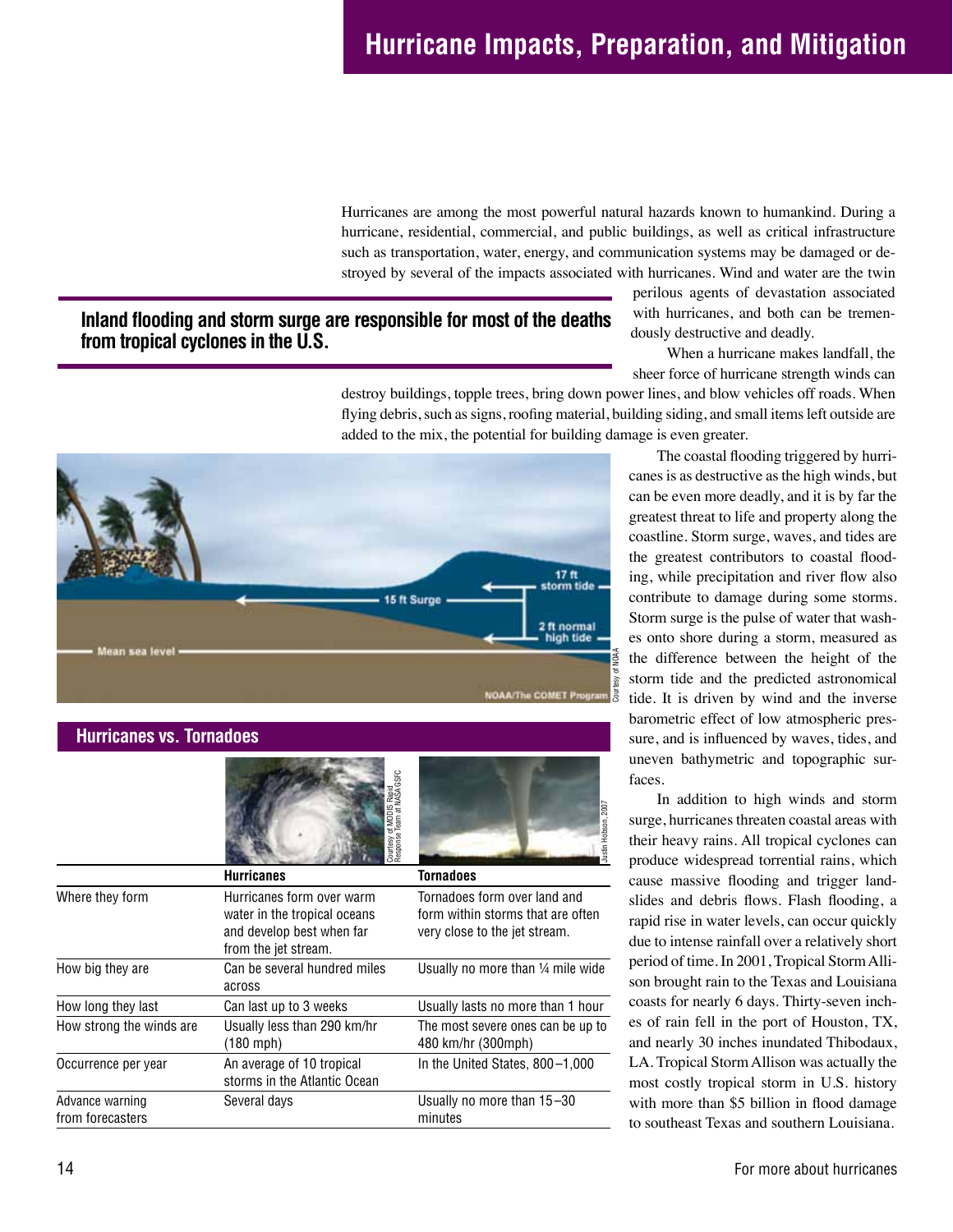

Some of the world's most deadly natural disasters have been tropical weather events including the Great Bhola Cyclone of 1970, which struck Bangladesh and killed as many as 500,000 people (primarily as a result of storm surge), and Cyclone Nargis, which made landfall in Myanmar in 2008, causing catastrophic destruction and at least 138,000 fatalities. The most deadly U.S. hurricane was the 1900 Galveston Hurricane that killed more

than 6,000 people and recently hurricane Katrina killed more than 1,800 people in Louisiana and Mississippi.

**Preparation can protect you and your home from damage in a hurricane.**

The greatest threat to personal safety

exists during a storm and in the immediate aftermath when high winds can topple trees and cause flying debris. Heavy rain can produce flash floods and storm surge can present another deadly threat.

The most critical step in preparing for a hurricane is to understand the risk in terms of property damage and threat of personal injury. The key hazards from hurricanes come from wind and flooding, due to storm surge or intense rainfall. Important questions to ask about one's home include: Is a home at risk of flooding due to storm surge or intense rainfall? Is the home in an evacuation zone? If so, to where should homeowners evacuate? Most people only need to evacuate a few miles from the coast to avoid the dangers of storm surge. Does a home have proper insurance coverage for both wind and flood losses? Taking time to answer these critical questions before hurricane season is essential. FEMA has published almost 100,000 individual Flood



Insurance Rate Maps (FIRMs\*) to enable individuals to make informed decisions about protecting property.

The science of hurricane protection has evolved significantly over the past decade, fueled by the intensely destructive decade of hurricane activity, 1996 to 2005, that was one of the most destructive decades in the last century with a total economic hurricane damage of \$198 billion. Applied scientific research is taking place on multiple fronts to give engineers, inventors, and entrepreneurs new data with which to develop the next generation of hurricane protection products.

Another factor driving the advancement of hurricane protection technologies was the development of the 2000 International Residential and Commercial Building Codes, which, for the first time, required the use of impact-resistant windows, doors and other components for homes built in hurricane-prone areas. Subsequent editions of the International Building Codes are adopted every 3 years.

Regardless of the advances in home protection, making smart, informed decisions is the best way to ensure safety during a tropical cyclone.

<sup>\*</sup>http://www.fema.gov/hazard/map/firm.shtm